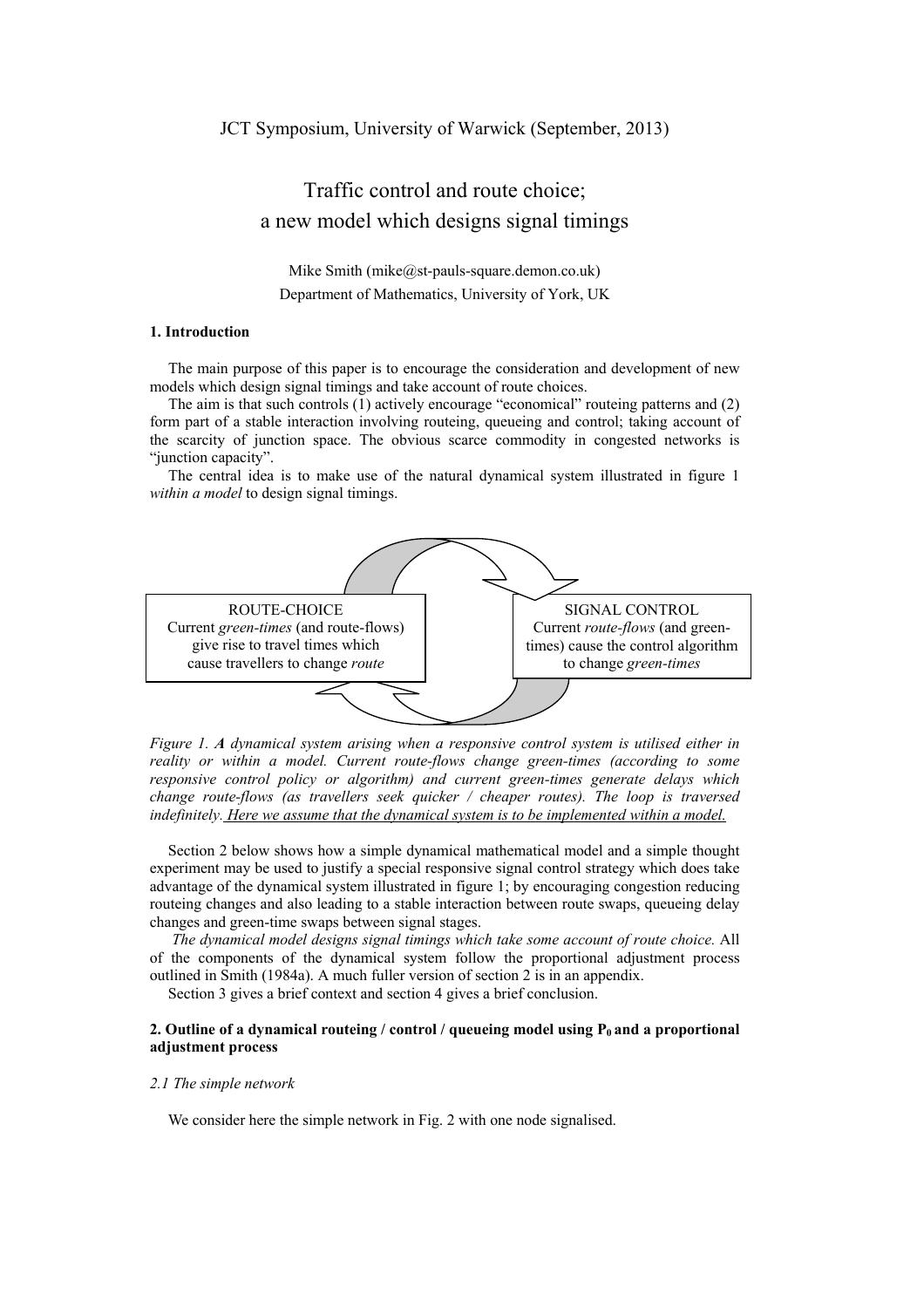

Figure 2. A simple two route signal controlled network.

2.2. A simple network and the P<sub>0</sub> control policy or algorithm

In this paper

si vehicles per hour is the saturation flow at the link i exit and

bi hours is to be the delay at the link i exit.

Consider a junction with just two approaches or stages: link 1 and link 2. Then the  $P_0$  policy selects green times which equalise the following two values:

 $s_1b_1$  and  $s_2b_2$ .

Dynamically, if faced with two approaches where

 $s_1b_1 < s_2b_2$ 

the  $P_0$  signal control policy swaps green-time from approach 1 (or stage 1) to approach 2 (or stage 2) until

 $s_1b_1 = s_2b_2$ .

*2.3..A simple network and the proportional switch re-routeing method.* 



Figure 3. A two route network without signals

Here we make the above rather vague adjustments more precise using a route switch method specified in Smith (1984a) as a simple and reasonable-looking day to day re-routeing process. This has been called a "proportional-switch adjustment process", or *PAP*, by He et al (2010)); it allows the stability or otherwise of a given traffic equilibrium to be studied. This is important since unstable equilibria are unlikely to persist. Also if an existing equilibrium might be moved by a control intervention to a "better" equilibrium then dynamical considerations are essential.

Later in the paper we use the same switching process to change stage green times and bottleneck delays. So all switches in this paper follow the same proportional adjustment process.

We start here in this section 2.3 with route switches only to make the principles clear. [Smith (1984b, c) extends Smith (1984a) aiming to be quicker computationally.]

Suppose that, in the network in figure 3,

 $X_1(t)$  = the flow on route 1 on day *t* (in vehicles per hour) and

 $X_2(t)$  = the flow on route 2 on day *t* (in vehicles per hour).

Suppose also that costs depend on flows and that

 $C_1(X_1(t))$  = the cost of travel via route 1 on day *t* (in hours); and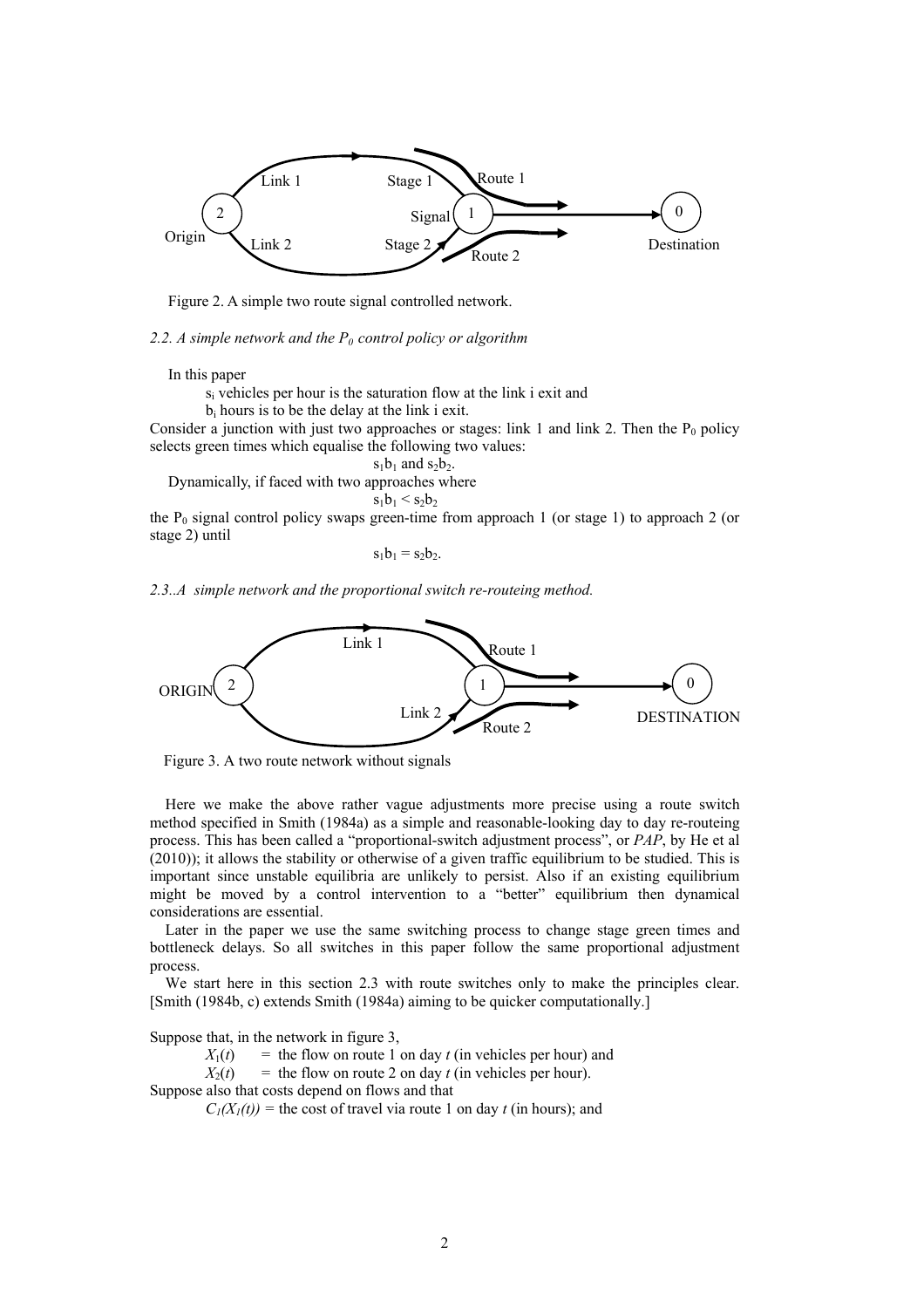$C_2(X_2(t))$  = the cost of travel via route 2 on day *t* (in hours).

Suppose finally that on a specific day *t*,  $C_1(X_1(t)) > C_1(X_1(t))$ . How might the day to day system evolve?

A natural assumption is that the traveller flow swapping from route 1 on day *t* to route 2 on day t +1 is an increasing function of both

- the flow  $X_1(t)$  on the more expensive route 1 on day *t* and
- the difference  $C_1(\mathbf{X}(t)) C_2(\mathbf{X}(t))$  in route costs on day *t*.

Here  $\mathbf{X}(t) = [X_1(t), X_2(t)]$  is the route flow vector on day *t* and  $\mathbf{C}(\mathbf{X}(t)) = [C_1(\mathbf{X}(t)), C_2(\mathbf{X}(t))]$  is the route-cost vector on day *t*. The simplest natural swapping hypothesis, following on from above, is then that the traveller flow swapping from route 1 to route 2 will be proportional to the product of the two factors above. If the only swaps are from higher to lower cost routes then this "proportional to the product" assumption means that for some constant  $k > 0$ , the changes  $\Delta_1(\mathbf{X}(t))$ ,  $\Delta_2(\mathbf{X}(t))$  in the traveller flows on routes 1 and 2 will be given by the formulae:

$$
\Delta_1(\mathbf{X}(t)) = -kX_1(t) [C_1(\mathbf{X}(t)) - C_2(\mathbf{X}(t))]
$$
\n(2.1)

and

$$
\Delta_2(\mathbf{X}(t)) = +kX_1(t)[C_I(\mathbf{X}(t)) - C_2(\mathbf{X}(t))]. \tag{2.2}
$$

For each real number *x* we put  $x_+ = max\{x, 0\}$ . Using this notation (2.1), (2.2) become:

 $\Delta_1(\mathbf{X}(t)) = -kX_1(t) [C_1(\mathbf{X}(t)) - C_1(\mathbf{X}(t))]_+ + kX_2(t) [C_2(\mathbf{X}(t)) - C_1(\mathbf{X}(t))]_+$  (2.3) and

$$
\Delta_2(\mathbf{X}(t)) = -kX_2(t) [C_2(\mathbf{X}(t)) - C_1(\mathbf{X}(t))]_+ + kX_1(t) [C_1(\mathbf{X}(t)) - C_2(\mathbf{X}(t))]_+.
$$
\n(2.4)

Given these rates (2.3) and (2.4), the idealized day to day dynamical system becomes:

 $X_1(t+1) = X_1(t) + \Delta_1(\mathbf{X}(t))$  and  $X_2(t+1) = X_2(t) + \Delta_2(\mathbf{X}(t))$ 

or, if we put  $\Delta(\mathbf{X}(t)) = [\Delta_1(\mathbf{X}(t)), \Delta_2(\mathbf{X}(t))],$ 

 $X(t + 1) = X(t) + \Delta(X(t))$ . (2.5) We also need a start point so we suppose that  $X(0) = X^0$  for some suitable  $X^0$ . Throughout we suppose *k* is small.

Since only *t* occurs above as an argument in  $X(t)$  in the right hand side of equations (2.5), the dynamical system is autonomous. So let

$$
\Delta_{12} = [-1, 1] = (-1, 1)^{T} = [0, 1] - [1, 0] \text{ and } \Delta_{21} = [1, -1] = (1, -1)^{T} = [1, 0] - [0, 1].
$$

( $\Delta_{12}$  is the swap from route 1 to route 2 vector and  $\Delta_{21}$  is the swap from route 2 to route 1 vector) and write **∆(X)** in the form:

 $\Delta$ **(X)** =  $k\{X_i[C_i(\mathbf{X}) - C_2(\mathbf{X})]_+ \Delta_{12} + X_2[C_2(\mathbf{X}) - C_1(\mathbf{X})]_+ \Delta_{21} \}.$  (2.6) This is a useful and slightly shorter form of  $(2.3)$  and  $(2.4)$ ; it applies naturally to a general network.

It may be shown (Smith (1984a, b)) that under suitable conditions (**C** monotone and smooth) and with suitable step lengths adjustments (2.5) converges to an equilibrium state.

## *1.4. Extending the PAP route swap dynamical system to embrace bottleneck delays*

 Consider again the simple two route network in figure 3, and consider two bottleneck delays explicitly; one of these bottleneck delays is at the exit of link 1 where route 1 meets node 1 and the other is at the exit of link 2 where route 2 meets node 1. Bottleneck delays affect flows and so including bottleneck delays explicitly means that these delays must be added to the cost vector **C** already discussed above, and the total cost (running cost plus bottleneck delay) will then be felt by the route flow vector **X**. Also, the bottleneck delays themselves will be affected by route flows and so as to equilibrate these bottleneck delays we write down a natural dynamical system similar to the *PAP* dynamical system above.

*We now consider the dynamical systems to be artificial and not realistic*. So we go from iteration *t* to iteration  $t+1$  rather than from day *t* to day  $t+1$ .

In the network in figure 3 let

 $b_1(t)$  = the bottleneck delay on link 1 at the start of iteration *t* (in hours) and

 $b_2(t)$  = the bottleneck delay on link 2 at the start of iteration *t* (in hours).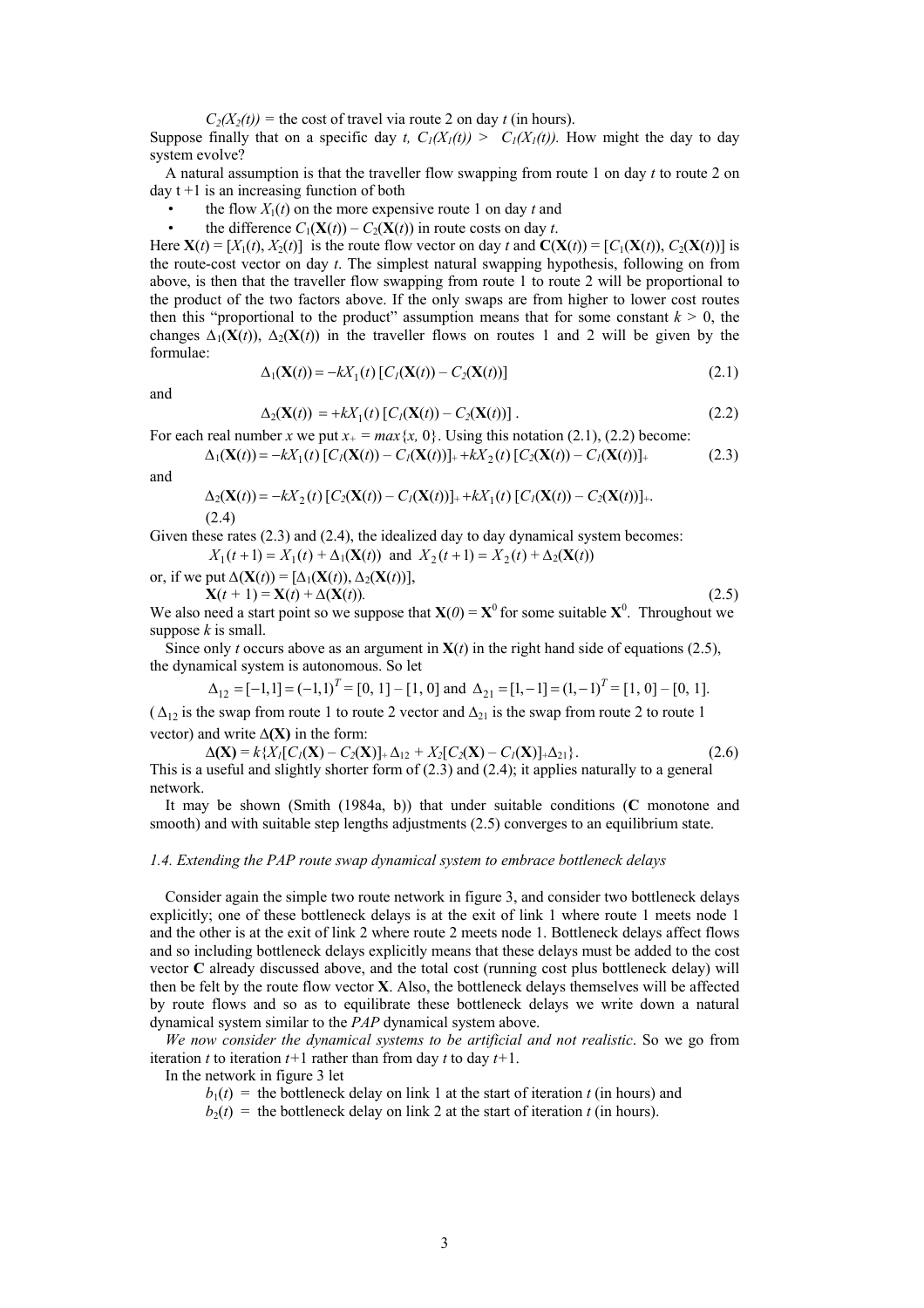We wish to suggest the values of these bottleneck delays at the end of iteration *t* or the start of iteration *t+1.* 

Consider  $b_1(t)$  and suppose that  $b_1(t) > 0$ . It seems natural to suggest that in our model:

if 
$$
x_1 - s_1 > 0
$$
 then  $b_1(t+1) > b_1(t)$ ;

if 
$$
x_1 - s_1 < 0
$$
 then  $b_1(t+1) < b_1(t)$ ; and (2.7)

if  $x_1 - s_1 = 0$  then  $b_1(t+1) = b_1(t)$ .

There are many dynamical systems which follow these simple rules (2.7). In the appendix we show how the *PAP* dynamical system may be used here.

## *2.5. Extending the PAP route and delay change dynamical system to embrace signal greentimes*

Return now to the simple two route network in figure 2. There are two stages as shown in figure 2 and so there are two green-times  $G_l$  and  $G_2$ .  $G_l$  applies on link 1 (stage 1) where route 1 meets node 1 and *G2* applies on link 2 (stage 2) where route 2 meets node 2. These two green-times will affect flows and bottleneck delays and so these must now be included in the dynamical system we are creating. How this may be done is shown in detail in the appendix.

Here we are considering a dynamical system so just like flows and delays above it is natural to suppose  $G_1$ ,  $G_2$ ,  $s_1b_1$  and  $s_2b_2$  are known at the start of iteration *t* and then during iteration *t* to change  $G_l$  and  $G_l$  aiming to more closely fit the  $P_0$  rule at the end of iteration *t*. We again follow *PAP* to swap green-time away from the approach with the smaller of the two values  $s_1b_1$  and  $s_2b_2$ , adding the same amount to the approach with the greater *sb* value.

Suppose that, in the network in figure 2,

- $G_1(t)$  = the green-time on route / stage 1 at the start of iteration *t* (a proportion and so dimensionless) and
- $G_2(t)$  = the green-time on route / stage 2 at the start of iteration *t* (a proportion and so dimensionless).

Suppose also that delays at the start of iteration *t* are

 $b_1(t)$  = delay on link 1 (in hours); and

 $b_2(t)$  = delay on link 2 (in hours).

Suppose finally that at the start of a specific iteration *t*,  $s<sub>1</sub>b<sub>1</sub>(t)$   $\leq$   $s<sub>2</sub>b<sub>2</sub>(t)$ ). Just as with route flows above a natural assumption is that green time swaps from route / stage 1 to route / stage 2 during iteration *t* as follows.

 $\Delta G_1(t) = -kG_1(t) [s_2b_2(t) - s_1b_1(t)]$  and  $\Delta G_2(t) = kG_1(t) [s_2b_2(t) - s_1b_1(t)]$ 

and so

 $G(t+1) = G(t) + [\Delta G_1(t), \Delta G_2(t)]$ 

Again the description here is expanded in the appendix giving many details.

## **3. Traffic signal control and routeing: a context**

Webster (1958) was one of the first to seek to model signal timings and their effect on traffic flow at a single junction (assuming that flows are essentially fixed). Robertson (1969) gives a model of a whole network (TRANSYT) allowing whole network optimisation of traffic signals (for know OD inputs and known routes). Hunt et al (1982) developed the real time control system SCOOT; essentially from the TRANSYT model. The subject is a very large one; Wood (1993) provides a review of certain urban traffic control systems.

Allsop (1974) pointed out the importance of allowing for route choices when considering the impacts of signal control changes. Gartner (1976) considers area traffic control and network equilibrium. Dickson (1981) showed that optimising signals for fixed flows does not give optimum timings when route choices are variable. Signal-controlled networks, allowing route choices to vary, are considered by Fisk (1980) and Sheffi and Powell (1983). Smith (1979a) proposed the  $P_0$  traffic control policy and Smith (1987) extended the  $P_0$  policy to allow for vertical queueing delays.

Van Vuren and Van Vliet (1992), Smith and van Vuren (1993), Yang and Yagar (1995) and Yang (1996) have considered in detail the interaction between signal control and routeing. Meneguzzer (1996,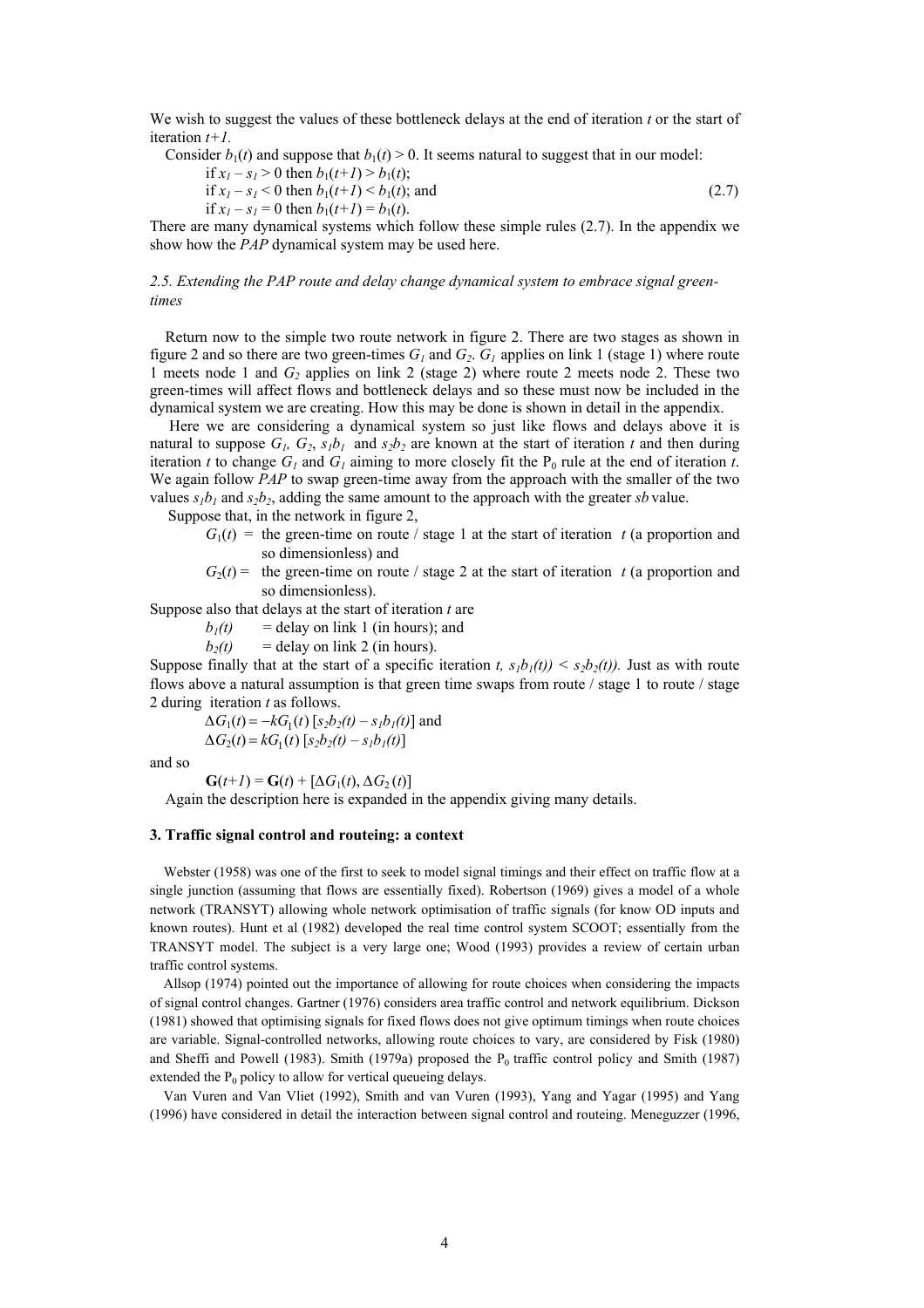1997) reports computational experiments with combined traffic assignment and control models and provides a review of models linking signal control and route choice. Hu and Mahmassami (1997) have studied (within a model) day to day evolution of network flows under real-time information and reactive signal control. Taale and van Zuylen (2001) provide interesting discussions of their own work and the work of others combining signal control and route choice.

More recently, Heydecker (2004) and Heydecker et al (2007) propose an adaptive dynamic control system for traffic signals and also considered possible future objectives for traffic signal control. Mounce (2009, 2003) has shown that a time-varying equilibrium exists with responsive control (under certain conditions, which prohibit blocking back). Smith and Mounce (2011) present a splitting rate model embracing in a simplified way both traffic re-routeing and signal control adjustments.

LINSIG (2010) software generates signal timings for given flows; this software is often used in real life for junctions and small networks, and may involve small scale routeing considerations. Smith (2010) suggests a way of designing signal timings, but without explicit queues.

The need for models with more realistic explicit queues has been recently emphasised by Bliemer et al (2012), Daganzo (1998) and others. Vertical or spatial queueing assignment models have been proposed by Thompson and Payne (1975), Larsson and Patriksson (1995), Nesterov and de Palma (2003), Nie et al (2004), Smith (2012, 2013). Capacitated models which have signal timings are given by Smith (1979a, b, c, 1987), Smith et al (1987), Smith (2011) and Smith et al (2013). The last paper has capacity constraints, explicit queues which take up space and signal control.

## **4. Conclusion**

This paper has given a stable dynamical model embracing traffic control, queueing delays and routeing; the model is deigned so that an implementation in software becomes a signal green-time design tool. Signal timings generated by the model (1) make some reasonable systematic allowance for travellers' travel choices (including route choices) and (2) encourage congestion-reducing travel choices in the future.

A brief and selective context of academic papers concerning traffic control / route choice has also been provided.

## **5. References**

- Allsop, R.E. (1974). Some possibilities for using Traffic Control to Influence Trip Distribution and Route Choice. Proceedings of the Sixth International Symposium on Transportation and Traffic Theory, Elsevier, New York, 345-374.
- Bliemer, M. C. J., Brederode, L., Wismans, L. and Smits, E., 2012. Quasi-dynamic network loading: adding queuing and spillback to static traffic assignment, Transportation Research Board 91st Annual Meeting TRB, Washington D.C., United States, 26th January.
- Daganzo, C. F., 1998. Queue spillovers in transportation networks with route choice. Transportation Science, 32 (1), 3-11.
- Dickson, T. J., 1981. A note on traffic assignment and signal timings in a signal-controlled road network. Transportation Research Part B, 15 (4), 267 – 271.
- Gartner, N. H., 1976. Area traffic control and network equilibrium. *Traffic Equilibrium methods, Lecture Notes in Economics and Mathematical Statistic.118* (Editor: M. Florian). Springer-Verlag, Berlin, 274 – 297.
- He et al., 2010. A link-based day to day traffic assignment model. Transportation Research Part B 44 (4), 597 – 608.
- Heydecker, B. G., Chen, C., Wong, C. K., 2007. Adaptive dynamic control for road traffic signal. IEEE International Conference on Networking, Sensing and Control, London.
- Heydecker, B. G., 2004. Objectives, stimulus and feedback in signal control of road traffic. ITS Journal 8 (2), 63-76
- Hu T-Y and Mahmassani H.S., (1997). Day-to-day evolution of network flows under real-time information and reactive signal control. Transportation Research Part C, 5, 51-69.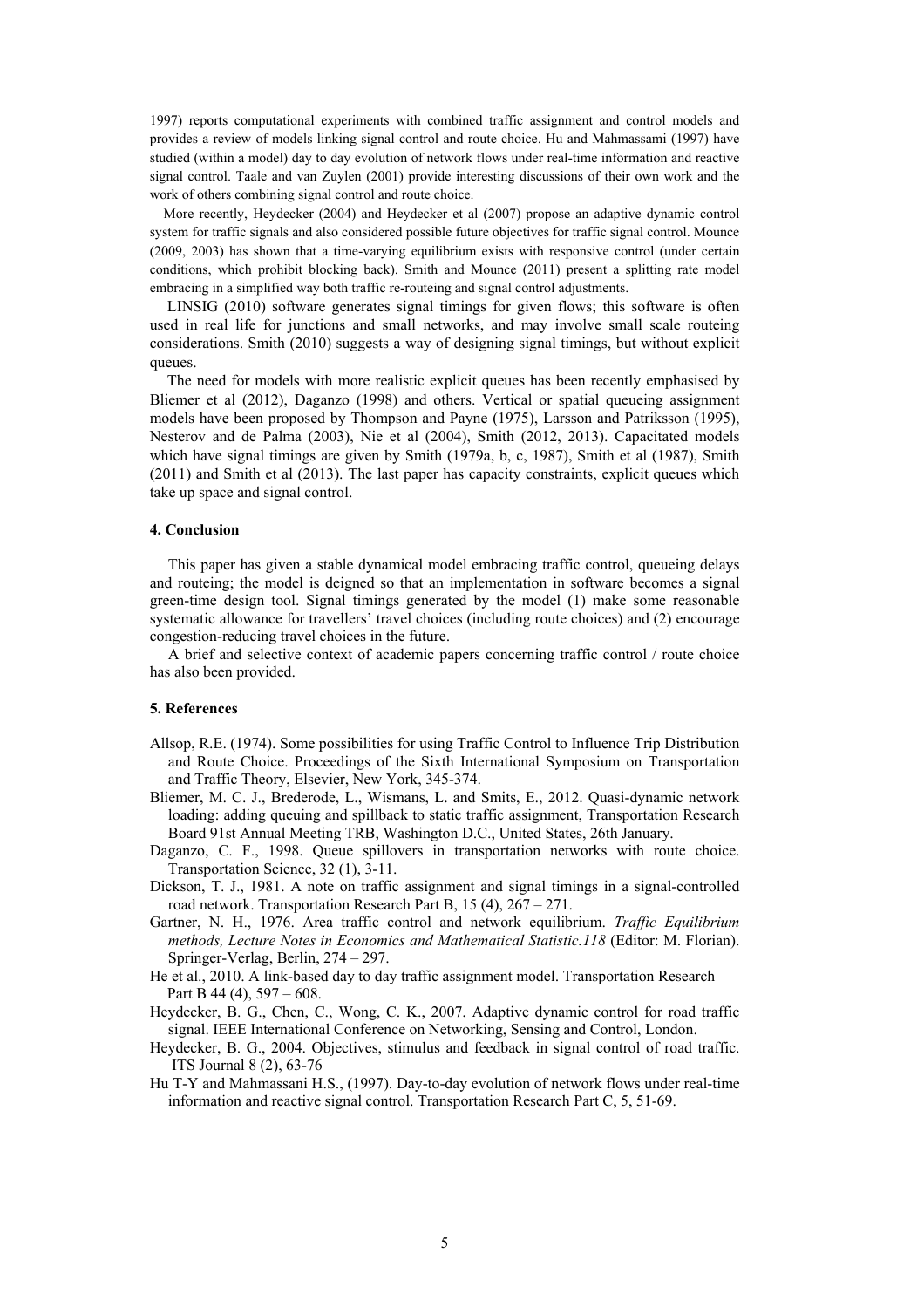- Hunt, P. B., Robertson, D. I., Bretherton, R. D., Royle, M. C., 1982. The SCOOT on-line traffic optimisation technique. Traffic Engineering and Control, 23, 190 – 192.
- Larsson, T., Patriksson, M., 1995. An augmented Lagrangean dual algorithm for link capacity constrained traffic assignment problems. Transportation Research Part B, 29, 433-455.
- LINSIG (2010). http://en.wikipedia.org/wiki/LINSIG (accessed on 14.08.10).
- Meneguzzer, C., 1996. Computational experiments with a combined traffic assignment and control model with asymmetric cost functions. Proceedings of the 4th International Conference on Applications of Advanced Technologies in Transportation Engineering (Editors: Stephanedes, Y. J., Filippi, F.), ASCE, New York, 609-614.
- Meneguzzer, C., 1997. Review of models combining traffic assignment and signal control. ASCE Journal of Transportation Engineering, vol. 123, no. 2, pp. 148-155.
- Mounce R. 2003. Convergence in a continuous dynamic traffic assignment model. PhD Thesis. Department of Mathematics, University of York.
- Mounce, R., 2009. Existence of equilibrium in a continuous dynamic queueing model for traffic networks with responsive signal control. Proceedings of the Eighteenth International Symposium on Transportation and Traffic Theory, Hong Kong Polytechnic University, Hong Kong (Editors: Lam, W. H. K., Wong, S. C., Lo, H. K.), Springer, 327-344,
- Nesterov, Y and de Palma, A. 2003. Stationary dynamic solutions in congested transportation networks. Networks and Spatial Economics 3, 371 – 395.
- Nie, Y., Zhang, H., Lee, D., 2004. Models and algorithms for the traffic assignment problem with link capacity constraints. Transportation Research Part B, 38, 285-312.
- Robertson, D. I., 1969. TRANSYT: a traffic network study tool. RRL Lab. report LR253, Road Research Laboratory, Crowthorne, UK.
- Sheffi, Y. and Powell, W., B. 1983. Optimal Signal Setting over Transportation Networks, Transportation Engineering, 109 (6), 824 – 839.
- Smith, M. J., 1979a. A local traffic control policy which automatically maximises the overall travel capacity of an urban road network. Proceedings of the International Symposium on Traffic Control Systems, University of California, Berkeley, Volume 2A, 11-32; and in Traffic Engineering and Control, 21, 1980, 298 - 302.
- Smith, M., J., 1979b. The existence, uniqueness and stability of traffic equilibria. Transportation Research Part B, 13, 295-304.
- Smith, M. J. 1979c. Traffic control and route-choice; a simple example. Transportation Research 13B, 289-294.
- Smith, M. J., 1984a. A descent algorithm for solving a variety of monotone equilibrium problems. Proceedings of the Ninth International Symposium on Transportation and Traffic Theory (Editors: Volmuller, J., Hamerslag, R.), 273-297.
- Smith, M. J., 1984b. A descent method for solving monotone variational inequalities and monotone complementarity problems. Journal of Optimization Theory and Applications, 44, 485-496.
- Smith, M. J., 1984c. The stability of a dynamic model of traffic assignment an application of a method of Lyapunov. Transportation Science 18 (3), 245 - 252.
- Smith, M. J., Van Vuren, T., Van Vliet, D and Heydecker, B. G. (1987). The interaction between signal control policies and route choice, Proceedings of the Tenth International Symposium on Transportation and Traffic Theory (Editors: Nathan H. Gartner and Nigel H. M. Wilson), Elsevier, 319-338.
- Smith, M. J., 1987. Traffic control and traffic assignment in a signal-controlled network with queueing. Proceedings of the Tenth International Symposium on Transportation and Traffic Theory (Editors: Gartner, N. H., N. H. M. Wilson), Elsevier, 61 - 68.
- Smith, M. J., van Vuren, T., 1993. Traffic equilibrium with responsive traffic control. Transportation Science, 27 (2), 118-132.
- Smith, M. J., 2010. Intelligent Network Control: Using an Assignment-Control Model to Design Fixed Time Signal Timings. *New Developments in Transport Planning – Advances in Dynamic Traffic Assignment* (Editors: C Tampere, F Viti, L Immers), Edward Elgar, 57 – 72.
- Smith, M., J. and Mounce, R., 2011. A splitting rate model of traffic re-routeing and traffic control. Transportation Research Part B,  $1389 - 1409$ ; and in the Proceedings of the  $19<sup>th</sup>$ International Symposium on Transportation and Traffic Theory, Berkeley, California, USA, July 19, 2011, 316-340.
- Smith, M. J. 2011. Dynamics of route choice and signal control in capacitated networks. Journal of Choice Modelling. 4(3), 30-51.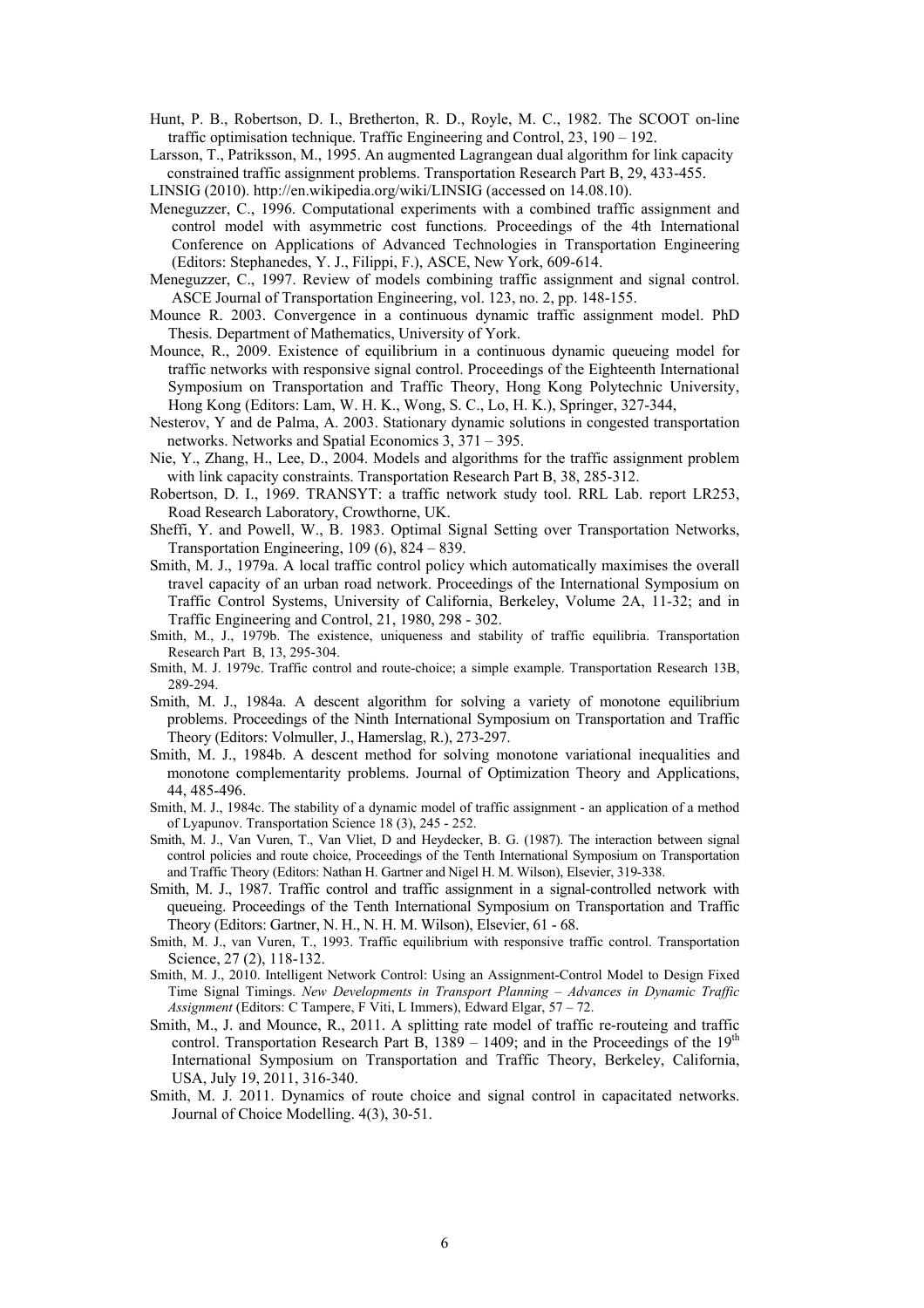- Smith, M. J. 2012. Traffic control and route choice; modelling and optimisation. Presented at the JCT Symposium, University of Warwick (September 21, 2012), and on the JCT Signals Symposium website.
- Smith M.J., 2013. A link-based elastic demand equilibrium model with capacity constraints and queueing delays. Transportation Research Part C, 29, 131-147.
- Smith, M. J., Huang, W., Viti, F. 2013. Equilibrium in capacitated network models with queueing delays, queue-storage, blocking back and control. Proceedings of the  $20<sup>th</sup>$ International Symposium on Transportation and Traffic Theory.
- Taale, H. and van Zuylen, H., J. 2001. The combined traffic assignment and control problem an overview of 25 years of research. Proceedings of the  $9<sup>th</sup>$  World Confernce on Transport Research (WCTR), Seoul, Korea, 22 – 27.
- Thompson, W. A., Payne, H. J., 1975. Traffic assignment on a transportation network with capacity constraints and queueing. Paper presented at the  $47<sup>th</sup>$  National ORSA/TIMS North American Meeting, 1975.
- Van Vuren, T., Van Vliet, D., 1992. Route Choice and Signal Control. Avebury.
- Wardrop, J. G., 1952. Some Theoretical Aspects of Road Traffic Research, Proceedings, Institution of Civil Engineers II (1), 235-278.
- Webster, F. V., 1958. Traffic Signal Settings, Department of Transport, Road Research Technical Paper No. 39, HMSO, London.
- Wood, K., 1993. Urban Traffic Control, Systems Review. Project Report 41, Transport Research Laboratory, Crowthorne, United Kingdom.
- Yang, H., Yagar, S., 1995. Traffic assignment and signal control in saturated road networks. Transportation Research Part A, 29 (2), 125 - 139.
- Yang, H., 1996. Equilibrium network traffic signal setting under conditions of queueing and congestion. Applications of Advanced Technologies in Transportation Engineering. (Editors: Stephanedes, Y. J., Filippi, F.), American Society of Civil Engineers, 578 - 582.

## **APPENDIX**

#### **This appendix has overlaps with section 2 in the main paper above**

#### **2 (Expanded) The proportional-switch adjustment process (PAP) as an iterative process**

Here we make the above rather vague delay and green time adjustments more precise by following in detail a route switch method specified in Smith (1984a). This was then intended as a simple and reasonable-looking day to day re-routeing process and has been called a "proportional-switch adjustment process", or *PAP*, by He et al (2010). This routeing adjustment process allows the stability or otherwise of a given traffic equilibrium to be studied; this is important since unstable equilibria are unlikely to persist. Also if an existing equilibrium might be moved by a control intervention to a "better" equilibrium then dynamical considerations are essential.

*2.1. The proportional switch adjustment process in a very simple network*



Figure 4. A two route network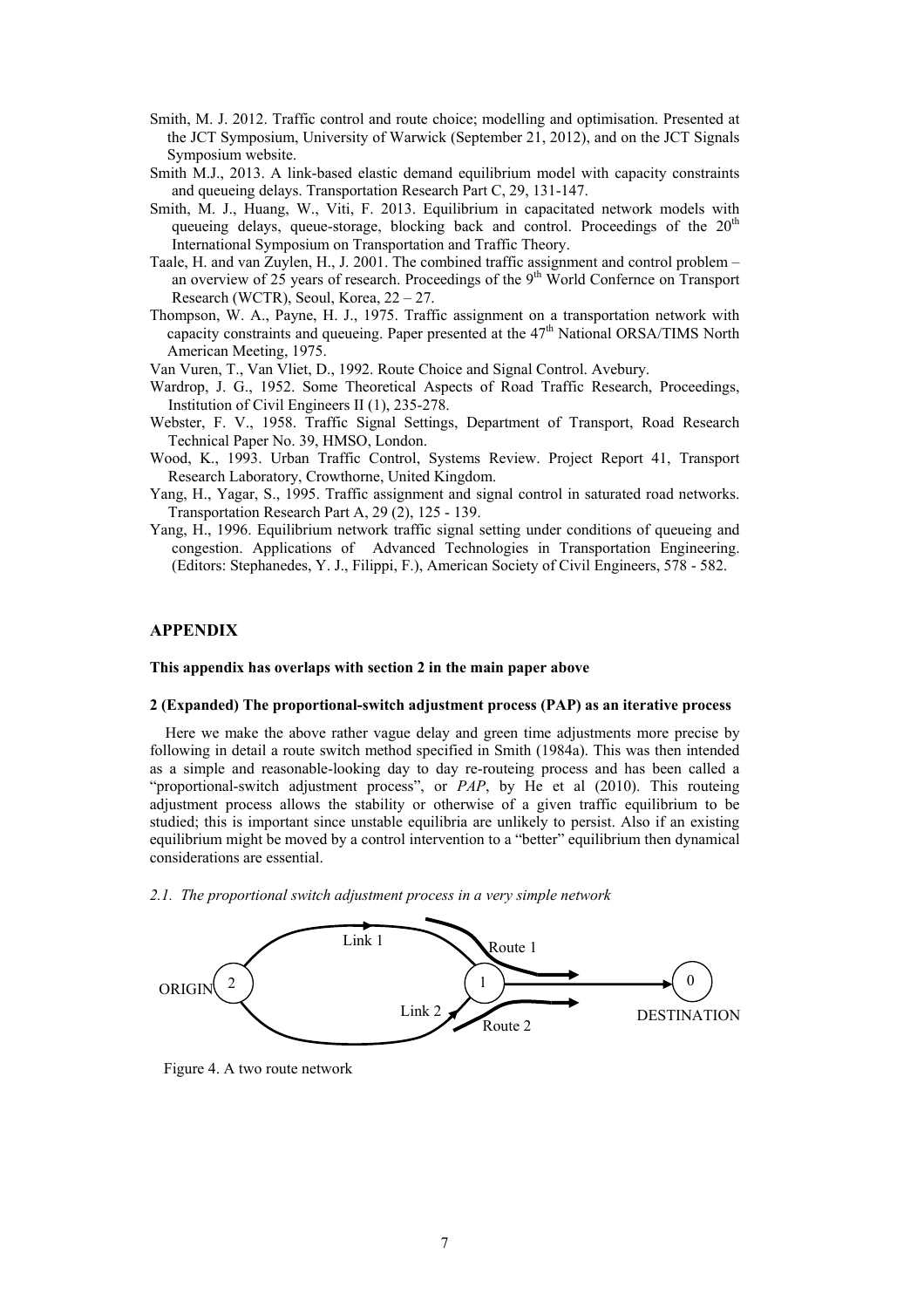Suppose that, in the network in figure 4,

 $X_1(t)$  = the flow on route 1 on day *t* (in vehicles per hour) and

 $X_2(t)$  = the flow on route 2 on day *t* (in vehicles per hour).

Suppose also that costs depend on flows and that

 $C_1(X_1(t))$  = the cost of travel via route 1 on day *t* (in hours); and

 $C_2(X_2(t))$  = the cost of travel via route 2 on day *t* (in hours).

Suppose finally that on a specific day *t, C<sub>1</sub>(X<sub>1</sub>(t)) > C<sub>1</sub>(X<sub>1</sub>(t)). How might the day to day* system evolve?

A natural assumption is that the traveller flow swapping from route 1 on day *t* to route 2 on  $d$ av t +1 is an increasing function of both

- the flow  $X_1(t)$  on the more expensive route 1 on day *t* and<br>• the difference  $C_1(\mathbf{X}(t)) = C_2(\mathbf{X}(t))$  in route costs on day *t* 
	- the difference  $C_1(\mathbf{X}(t)) C_2(\mathbf{X}(t))$  in route costs on day *t*.

Here  $\mathbf{X}(t) = [X_1(t), X_2(t)]$  is the route flow vector on day *t* and  $\mathbf{C}(\mathbf{X}(t)) = [C_1(\mathbf{X}(t)), C_2(\mathbf{X}(t))]$  is the route-cost vector on day *t*. The simplest natural swapping hypothesis, following on from above, is then that the traveller flow swapping from route 1 to route 2 will be proportional to the product of the two factors above. If the only swaps are from higher to lower cost routes then this "proportional to the product" assumption means that for some constant  $k > 0$ , the changes  $\Delta_1(\mathbf{X}(t))$ ,  $\Delta_2(\mathbf{X}(t))$  in the traveller flows on routes 1 and 2 will be given by the formulae:

$$
\Delta_1(\mathbf{X}(t)) = -kX_1(t) [C_I(\mathbf{X}(t)) - C_2(\mathbf{X}(t))] \text{ and } (2.1)
$$

$$
\Delta_2(\mathbf{X}(t)) = +kX_1(t)[C_I(\mathbf{X}(t)) - C_2(\mathbf{X}(t))]. \tag{2.2}
$$

For each real number *x* we put  $x_+ = max\{x, 0\}$ . Using this notation (2.1), (2.2) become:  $\Delta_1(\mathbf{X}(t)) = -kX_1(t)[C_1(\mathbf{X}(t)) - C_2(\mathbf{X}(t))]_+ + kX_2(t)[C_2(\mathbf{X}(t)) - C_1(\mathbf{X}(t))]_+$  and (2.3)

$$
\Delta_2(\mathbf{X}(t)) = -kX_2(t)[C_2(\mathbf{X}(t)) - C_1(\mathbf{X}(t))] + kX_1(t)[C_1(\mathbf{X}(t)) - C_2(\mathbf{X}(t))] + \dots
$$
\n(2.4)

Given these rates  $(2.3)$  and  $(2.4)$ , the idealized day to day dynamical system becomes:  $X_1(t+1) = X_1(t) + \Delta_1(\mathbf{X}(t))$  and  $X_2(t+1) = X_2(t) + \Delta_2(\mathbf{X}(t))$ 

or, if we put  $\Delta(\mathbf{X}(t)) = [\Delta_1(\mathbf{X}(t)), \Delta_2(\mathbf{X}(t))],$ 

 $X(t + 1) = X(t) + \Delta(X(t))$ . (2.5)

We also need a start point so we suppose that  $\mathbf{X}(0) = \mathbf{X}^0$  for some suitable  $\mathbf{X}^0$ . Since only *t* occurs above as an argument in  $X(t)$  in the right hand side of equations (2.5), the dynamical system is autonomous. So let

$$
\Delta_{12} = [-1,1] = (-1,1)^{T} = [0, 1] - [1, 0] \text{ and } \Delta_{21} = [1, -1] = (1, -1)^{T} = [1, 0] - [0, 1].
$$

( $\Delta_{12}$  is the swap from route 1 to route 2 vector and  $\Delta_{21}$  is the swap from route 2 to route 1 vector) and define **∆(X)** in this case instead by:

$$
\Delta(\mathbf{X}) = k\{X_I[C_I(\mathbf{X}) - C_2(\mathbf{X})]_+ \Delta_{12} + X_2[C_2(\mathbf{X}) - C_I(\mathbf{X})]_+ \Delta_{21} \}.
$$
\nThis is a useful and slightly shorter form of (2.3) and (2.4).

## *2.2 Extending PAP, given by (2.6) to a more general network*

 Equation (2.6) may be extended to the case where there are several routes joining a single OD pair by putting

$$
\Delta(\mathbf{X}) = \sum_{\{(r,s):r (2.7)
$$

Equation (2.7) may then be easily extended to the case where there are several routes joining several OD pairs by putting, for OD pair *q:*

$$
\Delta_q(\mathbf{X}) = \sum_{\{(r,s):r (2.8)
$$

Here the routes joining OD pair *q* are labelled *q1, q2, q3, ..., qN<sub>a</sub>* so that *N<sub>a</sub>* routes join OD pair *q.* "Adding over *q"* we obtain:

$$
\Delta(\mathbf{X}) = [\Delta_1(\mathbf{X}), \Delta_2(\mathbf{X}), \dots, \Delta_q(\mathbf{X}), \dots, \Delta_K(\mathbf{X})];
$$
\n(2.9)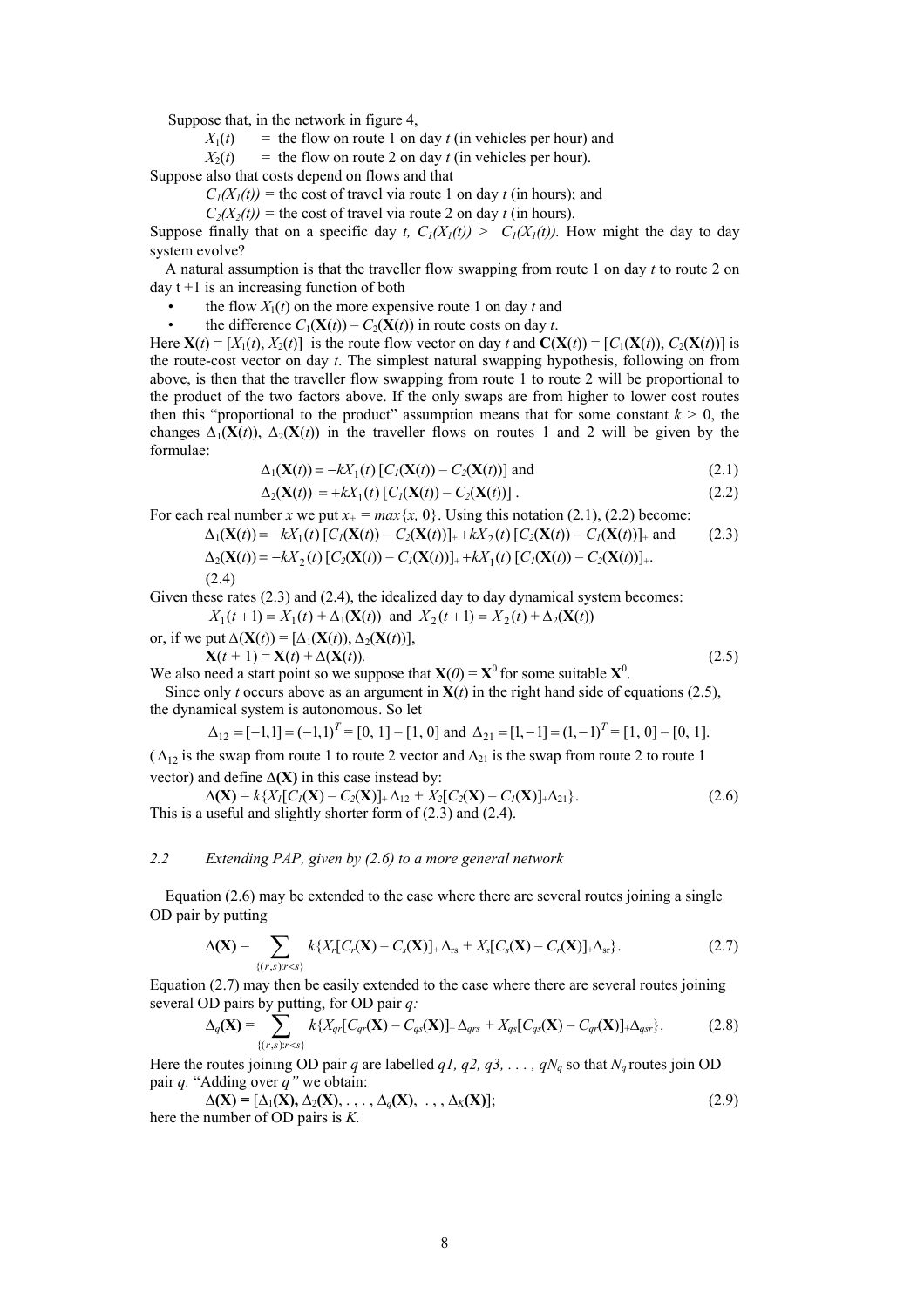We may now recover the dynamical system  $(2.5)$  by putting:

$$
\mathbf{X}(t+1) = \mathbf{X}(t) + \Delta((\mathbf{X}(t)) \text{ for } t = 0, 1, 2, 3, \dots ;
$$
\n
$$
\mathbf{X}(0) = \mathbf{X}^0
$$
\n(2.10)

where  $X^0$  is a given starting route flow vector meeting a given fixed demand and  $\Delta(X)$  is given by (2.8) and (2.9). Thus evolution (2.10) defines a proportional adjustment process or *PAP* in a many OD pair many route network.

## *2.3. Departure from equilibrium*

Following Smith (1984a), let

$$
V_q(\mathbf{X}) = \sum_{\{(r,s):r
$$

$$
V(\mathbf{X}) = \sum_{q} V_q(\mathbf{X})
$$
\n(2.12)

for all  $X \in D$ . Then *V* given in (2.11) and (2.12) is a measure of departure from equilibrium and it is easy to see that

| $V(X) = 0$ if and only if                                                            | {for all q, r, s, $X_{qr}[C_{qr}(\mathbf{X}) - C_{qs}(\mathbf{X})]_{+}^{2} = 0$ }          |
|--------------------------------------------------------------------------------------|--------------------------------------------------------------------------------------------|
| if and only if                                                                       | {for all q, r, s, $[C_{qr}(\mathbf{X}) - C_{qs}(\mathbf{X})] > 0 \Rightarrow X_{qr} = 0$ } |
| if and only if                                                                       | <b>X</b> is a Wardrop equilibrium.                                                         |
| The set $E$ of Wardron coullibria (see Wardron (1059)) may thus be specified as foll |                                                                                            |

 The set *E* of Wardrop equilibria (see Wardrop (1958)) may thus be specified as follows:  $E = \{X \in D; V(X) = 0\}.$  (2.13)

It is natural to consider approximate equilibria; so, for any  $\varepsilon > 0$ , let  $E_{\varepsilon} = \{ \mathbf{X} \in D; V(\mathbf{X}) \le \varepsilon \}.$  (2.14)

 Suppose that **C**(**.**) is monotone and directionally differentiable. In this case **∆(X)** given in (2.8) and (2.9) is a descent direction for *V.* See Smith (1984a).

## *2.4. Extending the PAP route swap dynamical system to embrace bottleneck delays*

 Consider again the simple two route network in figure 4, and consider two bottleneck delays explicitly; one of these bottleneck delays is at the exit of link 1 where route 1 meets node 1 and the other is at the exit of link 2 where route 2 meets node 1. Bottleneck delays affect flows and so including bottleneck delays explicitly means that these delays must be added to the cost vector **C** already discussed above, and the total cost (running cost plus bottleneck delay) will then be felt by the route flow vector **X**. Also, the bottleneck delays themselves will be affected by route flows and so as to equilibrate these bottleneck delays we need to write down a natural dynamical system similar to the *PAP* dynamical system above.

We now consider the dynamical systems to be artificial and not realistic. So we go from iteration *t* to iteration  $t+1$  rather than from day *t* to day  $t+1$ .

In the network in figure 4 let

 $b_1(t)$  = the bottleneck delay on link 1 at the start of iteration *t* (in hours) and

 $b_2(t)$  = the bottleneck delay on link 2 at the start of iteration *t* (in hours).

We wish to suggest the values of these bottleneck delays at the end of iteration *t* or the start of iteration *t+1.* 

Consider  $b_1(t)$  and suppose that  $b_1(t) > 0$ . It seems natural to suggest that

if 
$$
x_1 - s_1 > 0
$$
 then  $b_1(t+1) > b_1(t)$ ;

if 
$$
x_1 - s_1 < 0
$$
 then  $b_1(t+1) < b_1(t)$ ; and  
(2.15)

if  $x_1 - s_1 = 0$  then  $b_1(t+1) = b_1(t)$ .

There are many dynamical systems which follow these simple rules. To follow *PAP* above we first estimate an upper bound on  $b_1$  and call this  $maxb_1$ ;  $maxb_1$  is to be fixed. Then for  $k > 0$ and small we define:

$$
\Delta b_1 = k\{ [x_1 - s_1]_+(max b_1 - b_1)1 + [s_1 - x_1]_+ b_1(-1) \} \text{ and}
$$
  
\n
$$
b_1(t+1) = b_1(t) + \Delta b_1(t) \text{ for } t = 1, 2, 3, ...
$$
\n(2.16)

This,  $(2.16)$ , is a little like  $(2.7) - (2.10)$  and clearly obeys the simple rules  $(2.15)$  above. Putting this another way let

 $\Delta b_1 = k\{[x_1 - s_1]\} + (maxb_1 - b_1)\Delta_{01} + [s_1 - x_1] + b_1 \Delta_{10}$ .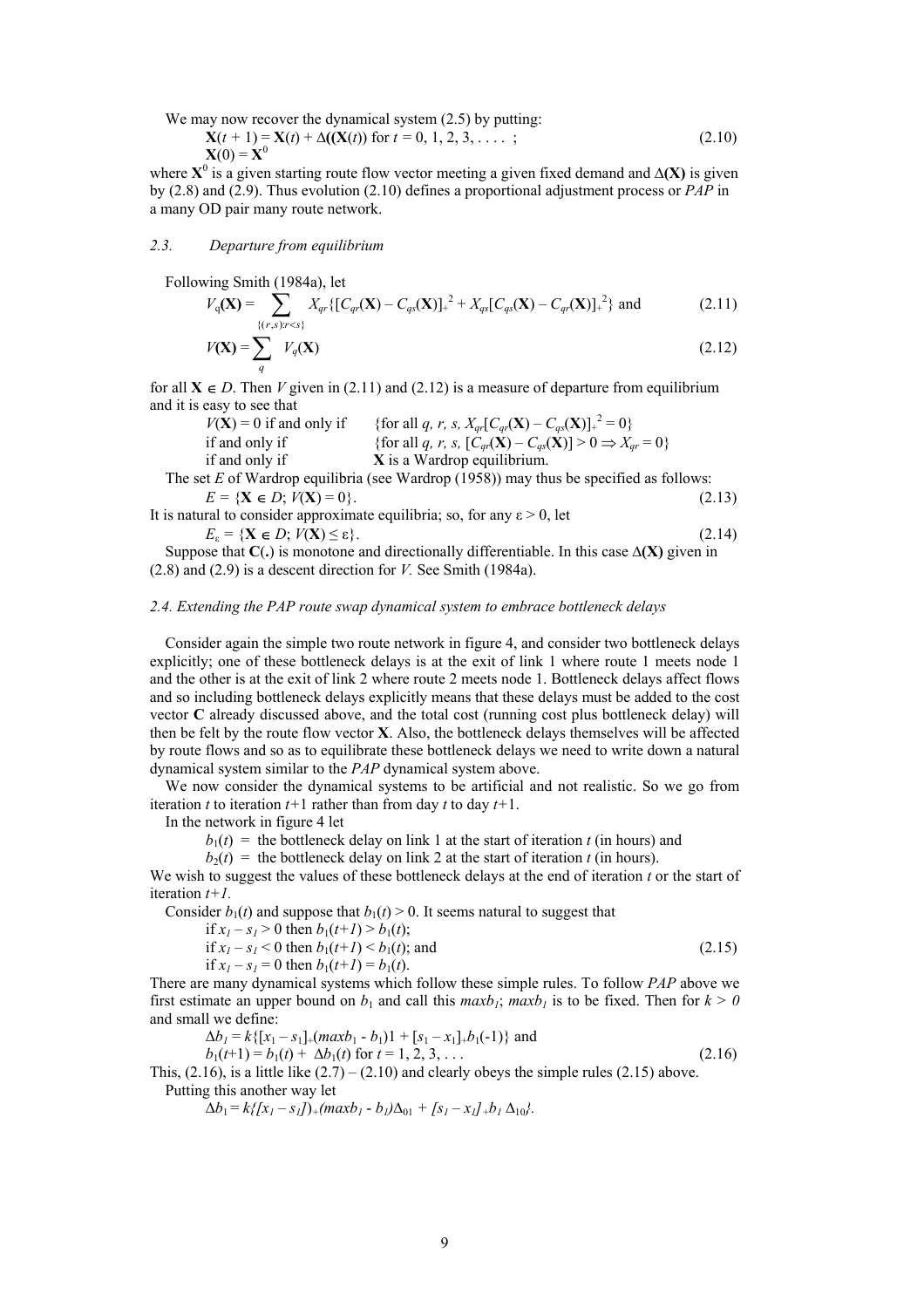where

$$
\Delta_{01} = [1 - 0] \text{ and } \Delta_{10} = [0 - 1].
$$

( $\Delta_{01}$  is the swap from 0 to 1 (a scalar or 1-vector) and  $\Delta_{10}$  is the swap from 1 to 0 (also a scalar or 1-vector); both corresponding to link 1.). This is to be done for each link  $a$ , and we will now write Δ*b*<sub>linkl</sub> for Δ*b<sub>1</sub>* above (and so on), so that for the general link *a*:

$$
\Delta b_{linka} = k\{[x_a - s_a]\}_+(max b_a - b_a)\Delta_{01} + [s_a - x_a]_+b_a \Delta_{10}\}.
$$
 (2.17)

 $\Delta_{01} = [1 - 0]$  and  $\Delta_{10} = [0 - 1]$ .

Using these link delay swap vectors, two for each link, define  $\Delta_{\text{LINKS}}(\mathbf{X}, \mathbf{b})$  by:

 $\Delta$ <sub>LINKS</sub>**(X, b)** =  $[Δb_{link1}, Δb_{link2}, …, Δb_{linka}..., Δb_{linkm}]$ 

This is a vector of dimension  $= m =$  the number of links in the network.

Bottleneck delays also affect flows so in (2.8) and (2.9). To take account of these we need the route-link incidence matrix **A:** 

 $A_{aqr} = 1$  if link *a* is part of route *qr* and = 0 otherwise.

 $C_{ar}(\mathbf{X})$  must now be replaced by

$$
C_{qr}(\mathbf{X}) + \sum_{a} A^{T}_{qra}b_{a} = C_{qr}(\mathbf{X}) + [\mathbf{A}^{T}\mathbf{b}]_{qr},
$$

so that now

$$
\Delta_{ODq}(\mathbf{X}, \mathbf{b}) = \sum_{\{(r,s):r\n
$$
\Delta_{ODS}(\mathbf{X}, \mathbf{b}) = [\Delta_{OD1}(\mathbf{X}, \mathbf{b}), \Delta_{OD2}(\mathbf{X}, \mathbf{b}), \dots, \Delta_{ODK}(\mathbf{X}, \mathbf{b})]
$$
\n(2.18)
$$

and finally

$$
\Delta(X, b) = [\Delta_{\rm ODS}(X, b), \Delta_{\rm LINKS}(X, b)].
$$
\n(2.19)

*2.5. Extending the PAP route and delay change dynamical system to embrace signal greentimes* 



Figure 5. A two route network with two signal stages; link 1 is in stage 1 and link 2 is in stage 2

Consider again the simple two route network in figure 2 (figure 5 above). Then there are two green-times  $G_1$  and  $G_2$ .  $G_1$  applies on link 1 where route 1 meets node 1 and  $G_2$  applies on link 2 where route 2 meets node 2. These two green-times affect flows and bottleneck delays and so these must now be included in the current formulae; this will yield, extending (2.19),

 $\Delta(X, G, b) = [\Delta_{\text{ODS}}(X, G, b), \Delta_{\text{STAGES}}(X, G, b), \Delta_{\text{LINKS}}(X, G, b)].$  (2.21)

To specify  $\Delta_{\text{STAGES}}(X, G, b)$ , which gives the direction of motion of all signal stage greentime vectors under the effects of the flows and delays, we here suppose that the queueing delay version of the P0 control policy is applied (see Smith (1987)) in a dynamical manner. Given bottleneck delays  $b_1$  and  $b_2$ , the control policy P0 allocates green-times  $G_1$ ,  $G_1$  to links 1 and 2 so that

$$
s_1b_1 = s_2b_2. \tag{2.22}
$$

(Green-times are a proportion and so must add to 1 here. In a real life context it would here be assumed that green-times influence bottleneck delays.)

Here we are considering a dynamical system so just like flows and delays above it is natural to suppose  $G_1$ ,  $G_2$ ,  $s_1b_1$  and  $s_2b_2$  are known at the start of iteration *t* and then during iteration *t* to change  $G_l$  and  $G_l$  aiming to more closely fit the rule (2.22) at the end of iteration *t*. Here we again follow *PAP* again and swap green-time away from the approach with the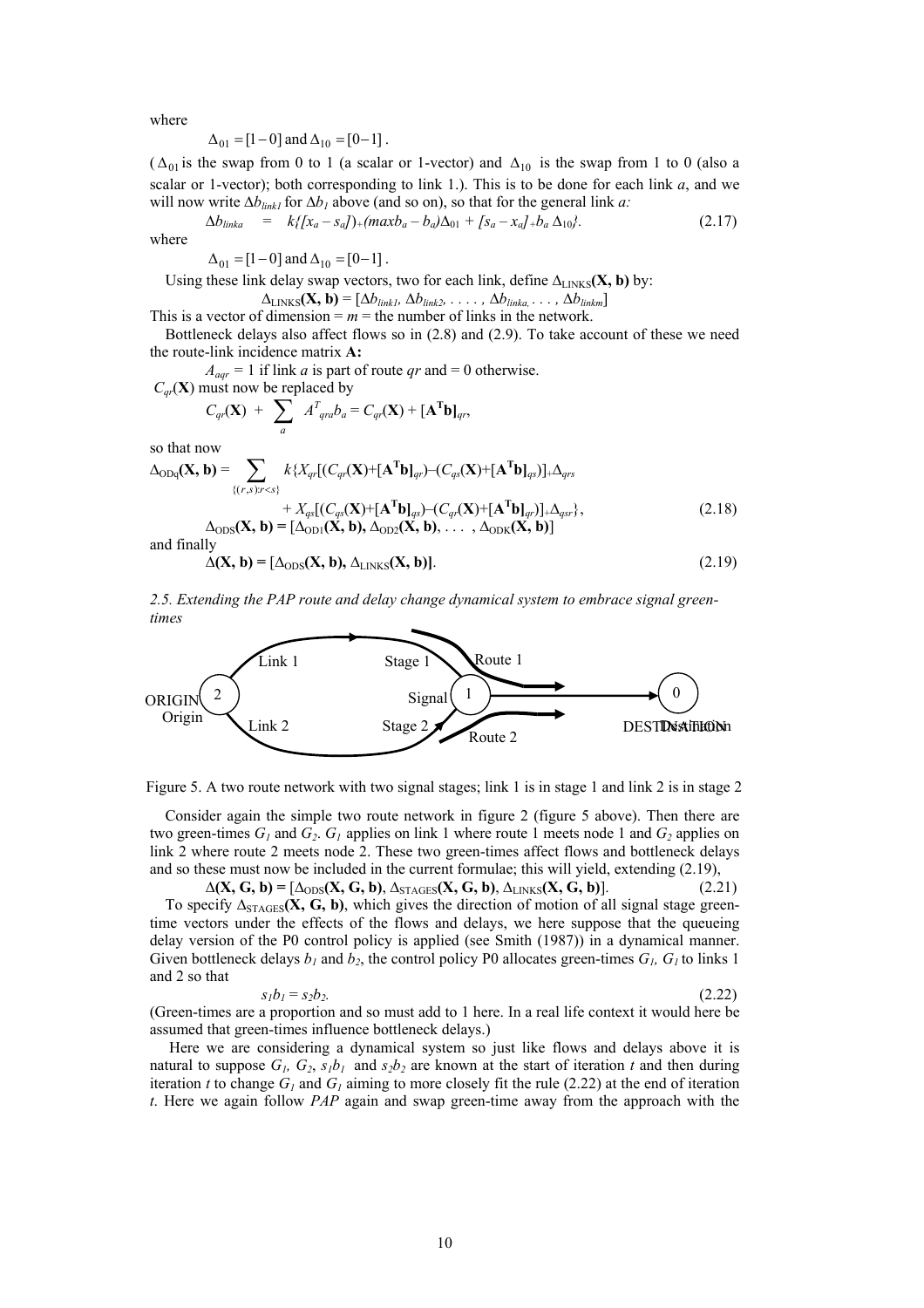smaller of the two values  $s_1b_1$  and  $s_2b_2$ , adding the same amount to the approach with the greater *sb* value.

Suppose that, in the network in figure 1,

- $G_1(t)$  = the green-time on route 1 at the start of iteration *t* (a proportion and so dimensionless) and
- $G_2(t)$  = the green-time on route 2 at the start of iteration *t* (a proportion and so dimensionless).

Suppose also that delays at the start of iteration *t* are

 $b_1(t)$  = delay on link 1 (in hours); and

 $b_2(t)$  = delay on link 2 (in hours).

Suppose finally that at the start of a specific iteration *t*,  $s<sub>1</sub>b<sub>1</sub>(t)$   $\leq$   $s<sub>2</sub>b<sub>2</sub>(t)$ ). Just as with route flows above a natural assumption is that green time swaps from route 1 to route 2 on iteration *t*  as follows.

$$
\Delta G_1(t) = -kG_1(t) \left[ s_2 b_2(t) - s_1 b_1(t) \right] \tag{2.23}
$$

and

$$
\Delta G_2(t) = kG_1(t) \left[ s_2 b_2(t) - s_1 b_1(t) \right] \tag{2.24}
$$

and so

 $G(t+1) = G(t) + [\Delta G_1(t), \Delta G_2(t)]$  (2.25) To allow for  $s_1b_1(t) > s_2b_2(t)$ , put  $x_+ = max\{x, 0\}$ . Then (2.23), (2.24) become:  $\Delta G_1(t) = -kG_1(t) [s_2b_2(t) - s_1b_1(t)]_+ + kG_2(t) [s_1b_1(t) - s_2b_2(t)]_+$  $\Delta G_2(t) = -kG_2(t) \left[ s_1b_1(t) - s_2b_2(t) \right]_+ + kG_1(t) \left[ s_2b_2(t) - s_1b_1(t) \right]_+$ The dynamical system (2.25) then becomes:

$$
G_1(t+1) = G_1(t) + \Delta G_1(t) \text{ and } G_2(t+1) = G_2(t) + \Delta G_1(t) \text{ or}
$$
  
\n
$$
\mathbf{G}(t+1) = \mathbf{G}(t) + \Delta \mathbf{G}(t). \tag{2.26}
$$

Let

$$
\Delta_{12} = [-1, 1] = (-1, 1)^{T} = [0, 1] - [1, 0] \text{ and } \Delta_{21} = [1, -1] = (1, -1)^{T} = [1, 0] - [0, 1].
$$

( $\Delta_{12}$  is now the swap from stage 1 to stage 2 vector and  $\Delta_{21}$  is now the swap from stage 2 to stage 1 vector) and define **∆G** in this case instead by:

$$
\Delta G(t) = kG_1(t) \left[ s_2 b_2(t) - s_1 b_1(t) \right]_+ \Delta_{12} + kG_2(t) \left[ s_1 b_1(t) - s_2 b_2(t) \right]_+ \Delta_{21}
$$
 (2.27)

# *2.6 Extending the dynamical green-time system to a more general network*

 Equation (2.27) may be extended to the case where there are several stages at a single junction by letting **G** be the vector of stage green-times and **B** be the link-stage incidence matrix defined by putting

 $B_{ar} = s_a$  if link *a* is part of stage *r* and  $= 0$  otherwise. The we put  $\Delta G(t) = \sum_{\{(r,s)\}; r (2.28)$  $kG_r(t)$   $[(Bb)_s - (Bb)_r]_+ \Delta_{rs} + kG_s(t)$ 

 Equation (2.28) may be extended to the case where there are several stages at several junctions by letting **B** be the link-stage incidence matrix defined by putting

 $B_{aJs} = s_a$  if link *a* is part of stage *Jr* and  $= 0$  otherwise

and

$$
\Delta_{JUNCTIONJ}([\mathbf{G}, \mathbf{b}](t))
$$
\n
$$
= \sum_{\{(s,r):r
$$

Here the dependence on **G** and **b** at iteration *t* is made explicit and the stages at junction *J* are labelled *J1, J2, J3, . . . , JNS(J),* where there are *NS(J)* stages at junction *J.* Then we may "add over all junctions" obtaining:

$$
\Delta_{JUNCTIONS}([\mathbf{G},\mathbf{b}](t))
$$

 $=[\Delta_{\text{JUNCTIONI}}([G, b](t)), \Delta_{\text{JUNCTION2}}([G, b](t)), \ldots, \Delta_{\text{JINCTIONM}}([G, b](t))].$  (2.30) We may now recover a dynamical system like  $(2.5)$ ) by putting:

 $G(t + 1) = G(t) + \Delta_{JUNCTIONS}(G, b)(t)$  for  $t = 0, 1, 2, 3, \ldots$ ; (2.31)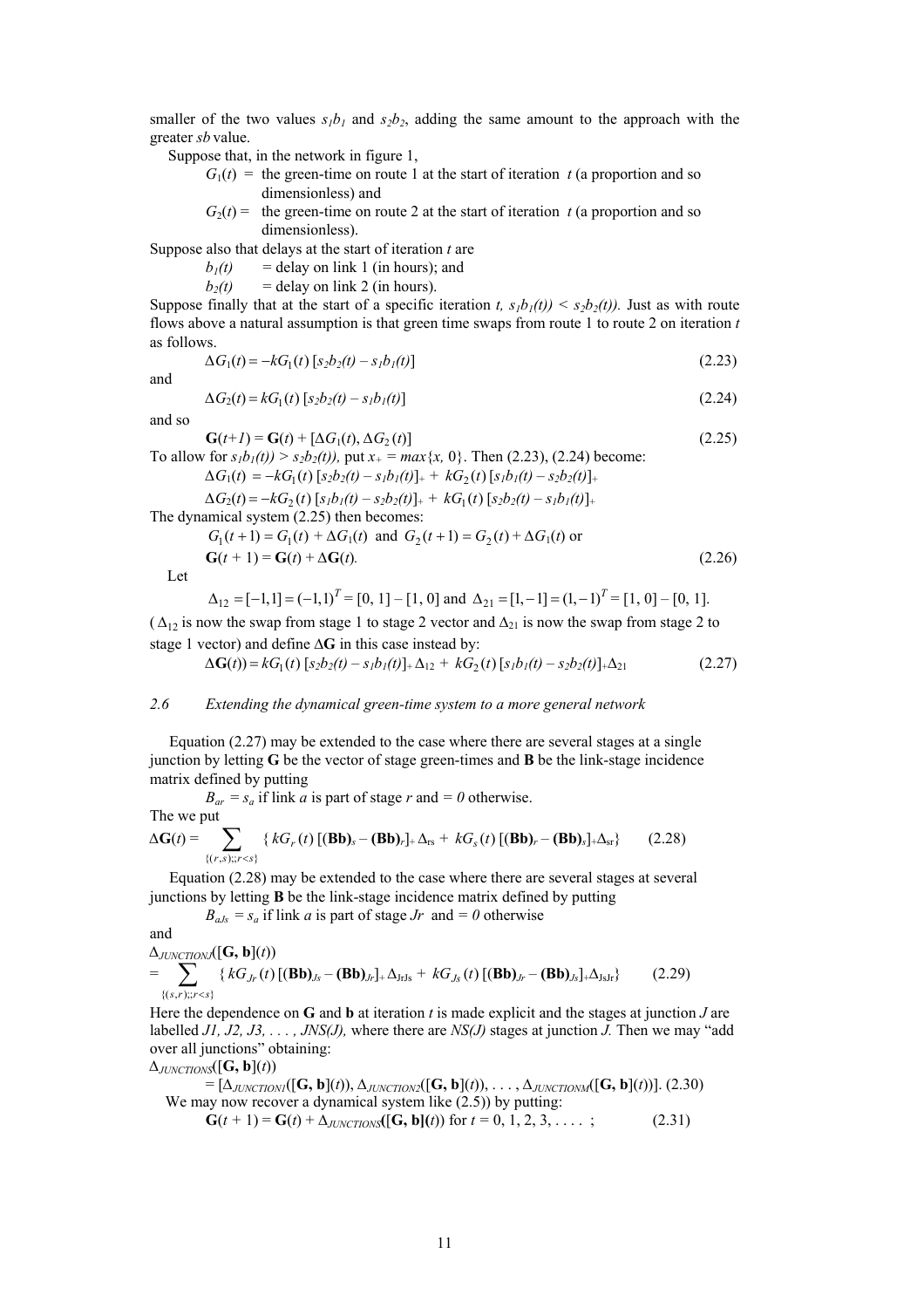$[\mathbf{G}, \mathbf{b}](0) = [\mathbf{G}, \mathbf{b}]^{0}$ 

where  $[\mathbf{G}, \mathbf{b}]$ <sup>0</sup> is a given starting stage green-time vector and  $\Delta_{JUNCTIONS}([\mathbf{G}, \mathbf{b}](t))$  is given by (2.29) and (2.30). Thus evolution (2.31) defines a proportional green-time adjustment process in a many junction many stages network.

### *2.7 Combining the three dynamical systems*

First we amend evolution of the bottleneck delays in (2.17) above to allow for green times. So now

 $\Delta b_{linka}$  =  $k\{[x_a - s_a g_a] + (max b_a - b_a)\Delta_{01} + [s_a g_a - x_a] + b_a \Delta_{10}\}$  $=$   $k\{[(\mathbf{AX})_a - (\mathbf{BG})_a]_+(maxb_a - b_a)\Delta_{01} + [(\mathbf{BG})_a - (\mathbf{AX})_a]_+b_a\Delta_{10}\}$ 

and:  $\Delta_{LINKS}(\mathbf{X}, \mathbf{G}, \mathbf{b}) = [\Delta b_{link1}, \Delta b_{link2}, \ldots, \Delta b_{linka}, \ldots, \Delta b_{linkm}].$ We then let

 $\Delta$ [**X**, **G**, **b**] =  $[\Delta_{\text{ODS}}(X, b), \Delta_{\text{JUNCTIONS}}(G, b)(t)), \Delta_{\text{LINKS}}(X, G, b)]$  (2.32)

*2.8. An objective function for the whole dynamical system*

 Given a triple **[X, G, b]**, consider OD pair *q,* junction *J* and link *a.* The three directions  $\Delta_{ODq}(\mathbf{X}, \mathbf{b}), \Delta_{JUNCTIONJ}(\mathbf{X}, \mathbf{G}, \mathbf{b})$  and  $\Delta_{Linkq}(\mathbf{X}, \mathbf{G}, \mathbf{b})$  (2.33)

specify the direction of motion of  $X_a$ ,  $G_J$  and  $b_a$  and these all combine to give  $\Delta([X, G, b])$ , giving the direction of motion of the whole vector [**X**, **G**, **b**] and so giving rise to the following dynamical system:

$$
[\mathbf{X}, \mathbf{G}, \mathbf{b}](t+1) = [\mathbf{X}, \mathbf{G}, \mathbf{b}](t) + \Delta([\mathbf{X}, \mathbf{G}, \mathbf{b}](t)) \text{ for } t = 0, 1, 2, 3, \dots
$$
 ; (2.34)  

$$
[\mathbf{X}, \mathbf{G}, \mathbf{b}](0) = [\mathbf{X}, \mathbf{G}, \mathbf{b}]^{0}.
$$

Associated measures of departure from equilibrium

 $V_{ODq}(\mathbf{X}, \mathbf{b})$ ,  $V_{JUNCTIONJ}([\mathbf{X}, \mathbf{G}, \mathbf{b}])$  and  $V_{linka}([\mathbf{X}, \mathbf{G}, \mathbf{b}])$ are given below. These measure the extent to which

[∆*ODq*(**X, b**), *∆JUNCTIONJ*(**X**, **G, b**), *∆Linka*(**X, G, b**)]

departs from the zero vector.

The directions (2.33) and associated measures of departure from equilibrium are:

$$
\Delta_{ODq}(\mathbf{X},\mathbf{b})=\sum_{\{(r,s):r
$$

$$
V_{ODq}(\mathbf{X}, \mathbf{G}, \mathbf{b}) = \sum_{\{(r,s):r (2.35)
$$

$$
\Delta_{JUNCTIONJ}(\mathbf{G}, \mathbf{b}) = \sum_{\{(s,r); r < s\}} \{ kG_{Jr} [(\mathbf{B}\mathbf{b})_{Js} - (\mathbf{B}\mathbf{b})_{Jr} ] + \Delta_{JrJs} + kG_{Js} [(\mathbf{B}\mathbf{b})_{Jr} - (\mathbf{B}\mathbf{b})_{Js} ] + \Delta_{JsJr} \}
$$

$$
V_{JUNCTIONJ}(\mathbf{G}, \mathbf{b}) = \sum_{\{(r,s):r
$$

$$
\Delta b_{linka}(\mathbf{X}, \mathbf{G}, \mathbf{b}) = k \{ [(\mathbf{AX})_a - (\mathbf{B}\mathbf{G})_a] + (maxb_a - b_a)\Delta_{01} + [(\mathbf{BG})_a - (\mathbf{AX})_a] + b_a \Delta_{10} \}
$$

$$
V_{linka}(\mathbf{X}, \mathbf{G}, \mathbf{b}) = k \{ (maxb_a - b_a) [(\mathbf{AX})_a - (\mathbf{BG})_a]_+^2 + b_a [(\mathbf{BG})_a - (\mathbf{AX})_a]_+^2 \}
$$
(2.37)

Finally to obtain a measure of departure from equilibrium for the whole dynamical system (2.34) we add the different components of *V* given above to obtain:

$$
V([\mathbf{X}, \mathbf{G}, \mathbf{b}]) = \sum_{q} V_{ODq}([\mathbf{X}, \mathbf{G}, \mathbf{b}]) + \sum_{J} V_{JUNCTIONJ}([\mathbf{X}, \mathbf{G}, \mathbf{b}]) + \sum_{q} V_{Linka}([\mathbf{X}, \mathbf{G}, \mathbf{b}])
$$
\n(2.38)